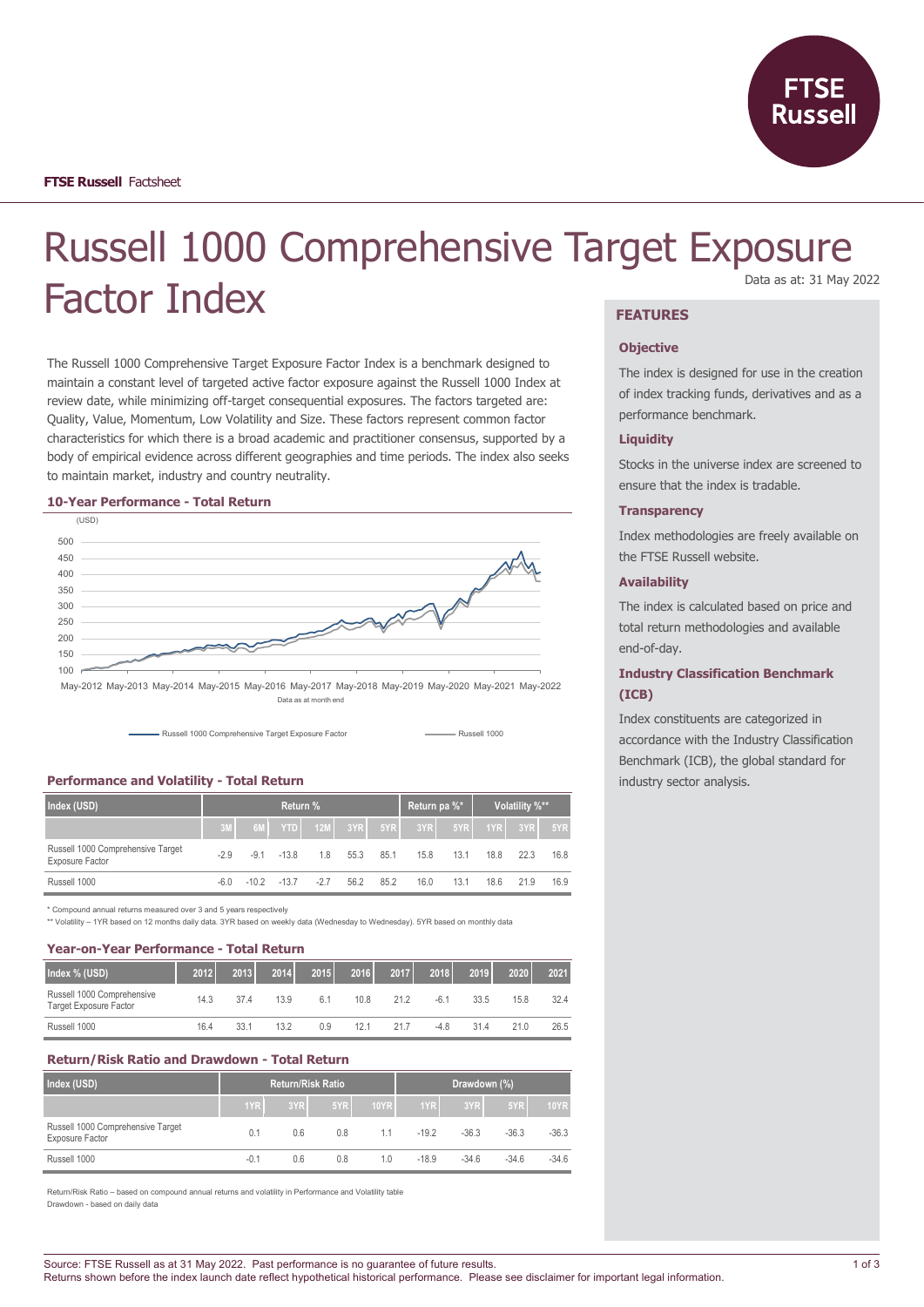# **Top 10 Constituents**

| <b>Constituent</b>       | <b>ICB Industry</b>           | Net MCap (USDm) | Wgt % |
|--------------------------|-------------------------------|-----------------|-------|
| Microsoft Corp           | Technology                    | 1,717,917       | 4.47  |
| Costco Wholesale Corp    | <b>Consumer Discretionary</b> | 1,671,268       | 4.35  |
| Apple Inc.               | Technology                    | 1,543,839       | 4.02  |
| <b>Texas Instruments</b> | Technology                    | 1,222,390       | 3.18  |
| Intuit                   | Technology                    | 955,214         | 2.49  |
| Exxon Mobil Corporation  | Energy                        | 933,920         | 2.43  |
| <b>KLA Corporation</b>   | Technology                    | 888,780         | 2.31  |
| Paychex                  | Industrials                   | 790,008         | 2.06  |
| Danaher Corp             | <b>Health Care</b>            | 773,884         | 2.01  |
| Synopsys Inc             | Technology                    | 735,999         | 1.92  |
| <b>Totals</b>            |                               | 11,233,217      | 29.25 |

# **ICB Industry Breakdown**

| <b>ICB Code</b> | <b>ICB Industry</b>           | No. of Cons | Net MCap (USDm) | Wgt %  |
|-----------------|-------------------------------|-------------|-----------------|--------|
| 10              | Technology                    | 44          | 10,672,882      | 27.79  |
| 15              | Telecommunications            | 9           | 1,068,716       | 2.78   |
| 20              | <b>Health Care</b>            | 46          | 4,672,964       | 12.17  |
| 30              | Financials                    | 58          | 4,309,288       | 11.22  |
| 35              | <b>Real Estate</b>            | 27          | 1,264,756       | 3.29   |
| 40              | <b>Consumer Discretionary</b> | 48          | 5,786,642       | 15.07  |
| 45              | <b>Consumer Staples</b>       | 25          | 2,204,507       | 5.74   |
| 50              | Industrials                   | 75          | 4,802,845       | 12.50  |
| 55              | <b>Basic Materials</b>        | 11          | 627,640         | 1.63   |
| 60              | Energy                        | 18          | 1,763,826       | 4.59   |
| 65              | <b>Utilities</b>              | 28          | 1,236,026       | 3.22   |
| <b>Totals</b>   |                               | 389         | 38,410,093      | 100.00 |

# **Index Characteristics**

| <b>Attributes</b>       | Russell 1000 Comprehensive Target<br><b>Exposure Factor</b> |
|-------------------------|-------------------------------------------------------------|
| Number of constituents  | 389                                                         |
| Dividend Yield %        | 1.51                                                        |
| Constituent (Wgt %)     |                                                             |
| Average                 | 0.26                                                        |
| Largest                 | 4.47                                                        |
| Median                  | 0.06                                                        |
| Top 10 Holdings (Wgt %) | 29.24                                                       |

# **INFORMATION**

# **Index Universe**

Russell 1000

**Index Launch**

10 February 2020

# **Base Date**

30 June 2010

**Base Value**

1000

# **Investability Screen**

Actual free float and liquidity screen applied to underlying

### **Index Calculation**

End-of-day

# **End-of-Day Distribution**

Via FTP and email

### **Currency**

USD, EUR, GBP, JPY, AUD, CNY, HKD, CAD

# **Review Dates**

Semi annually in June and December

## **History**

Available from June 2000